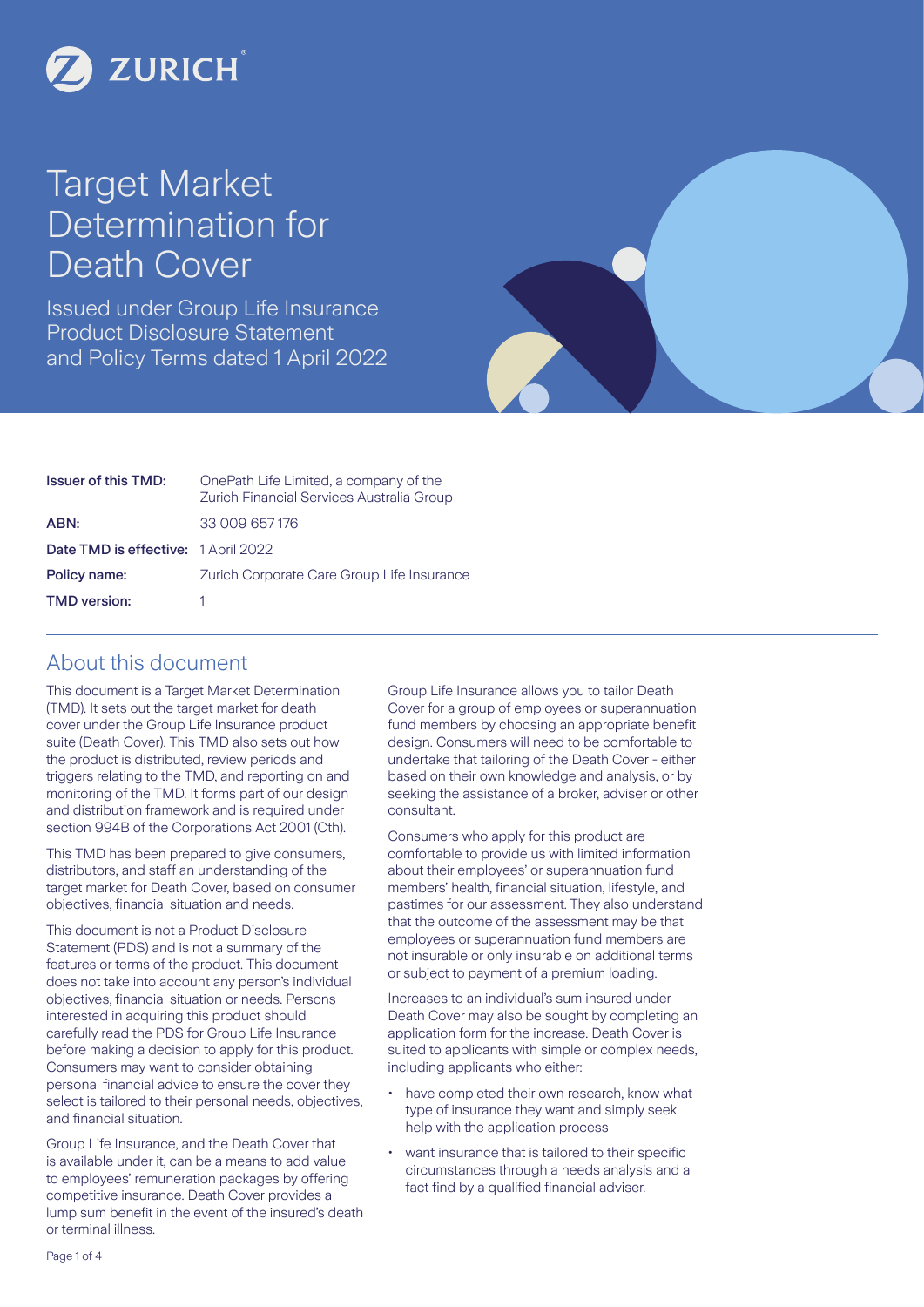# Product and key attributes

Death Cover is designed for employers or superannuation fund trustees with the needs and objectives set out below. It pays either (but not both):

- a lump sum benefit if a life insured under the policy dies
- an early payment of the death benefit in the case of terminal illness diagnosis of a life insured under the policy.

Either payment is available to be paid by the employer or the superannuation fund trustee to provide financial support to the life insured's beneficiaries or to help the life insured put their financial affairs in order (respectively). Where Death Cover is taken in conjunction with total and permanent disablement (TPD) cover, the lump sum benefit is payable once upon the earlier of the death and total and permanent disablement of the life insured under the policy.

### Needs and objectives

Death Cover is designed to provide a lump sum benefit to employees or superannuation fund members who have one or more of the following objectives and needs:

- have financial dependents and want to continue providing financial support for the dependents in the event of their death or terminal illness diagnosis
- have (or envisage that in future they will or may have) outstanding financial commitments that will not be satisfied by their estate and any other insurance, or superannuation benefits, in the event of their death or terminal illness diagnosis. The financial commitments may include (but are not limited to) mortgage and other debt-servicing costs, income replacement and funeral costs. In the case of a terminal illness diagnosis, they can also include medical costs, transport expenses and accommodation costs, personal and palliative care
- want to leave a financial legacy in the event of their death.

Broadly, the target market is employers or superannuation fund trustees that have a desire or feel a need to provide a uniform or tailored lump sum to employees or superannuation fund members on the basis that they have or expect to have outstanding financial commitments that will not be met in the event of their death or terminal illness diagnosis.

The target market for employees or superannuation fund members that acquire additional insurance on application is those who have or expect to have outstanding financial commitments that will not be met in the event of their death or terminal illness diagnosis and who have capacity to pay premiums on an ongoing basis.

As the product pays a lump sum on death or terminal illness diagnosis it is likely to meet the needs, or go towards meeting the needs, of the target markets.

### Eligibility requirements

When applying for Death Cover, employees/members of employer/superannuation fund trustees to be covered by Death Cover:

- generally, must reside in Australia unless the insured person is either on paid or unpaid leave or covered while working outside of Australia under the policy
- must satisfy the eligibility rules in the policy schedule
- generally will be an Australian citizen, a New Zealand citizen or a permanent resident within the meaning of the Migration Act 1958 (Cth) or the holder of a visa permitting permanent residence or employment in Australia issued in accordance with the Migration Act 1958 (Cth)
- must be aged between 15 and 69.
- by negotiation with the life insured or policy owner, additional or amended eligibility requirements/ exclusions might be applied for a particular plan.

Employees or superannuation fund members that acquire additional insurance on application may be subject to our assessment of health, occupation, and pastimes and as such:

- those with pre-existing health conditions may not be eligible for additional insurance
- not all occupations are eligible for additional insurance
- those who participate in high-risk pastimes may not be eligible for additional insurance.

Group Life Insurance is only available to an employer or superannuation fund trustee that is insuring not less than 20 employees or superannuation fund members.

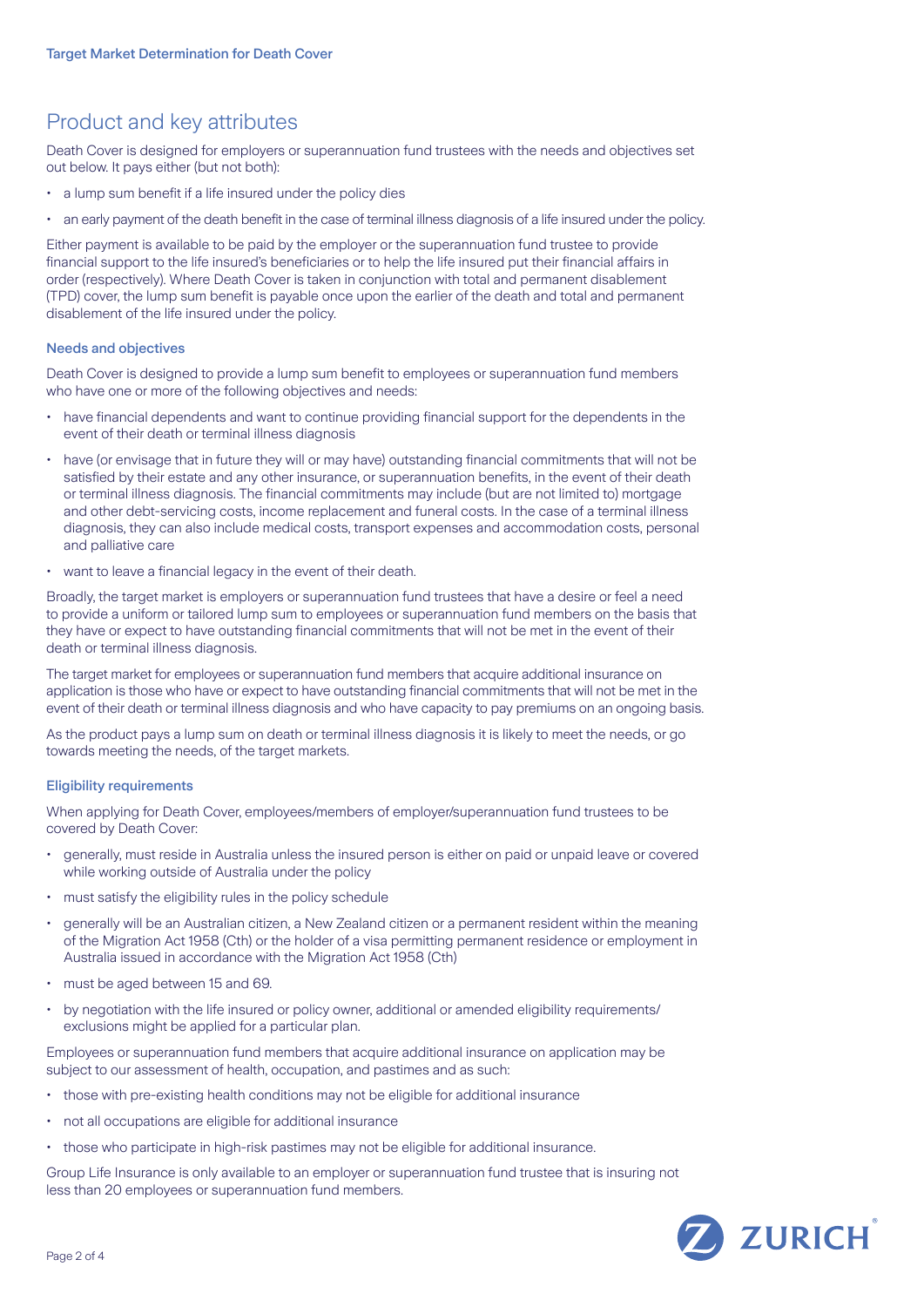### Financial capacity

Employees or superannuation fund members that acquire additional insurance must have the financial capacity to purchase it and to hold it over the timeframe identified for financial protection.

This is important for these two reasons:

- the cost of cover will generally increase over time
- cover will be cancelled, and the life insured won't be covered if premiums are not paid by a certain number of days from the due date.

Such persons will need to meet some or all of the following criteria:

- be earning income
- have personal savings
- have superannuation
- have other means to fund premiums, such as family or other relationships.

They will be provided with an initial premium estimate. However, these persons will be required to form their own assessment on their capacity to fund premiums or alternatively through a needs analysis and a fact find by a qualified financial adviser.

### Key exclusions

The following events are not covered under Death Cover:

- death of the insured person occasioned by war or an act of war occurring in Australia or New Zealand
- death of the insured person which engaged in war service
- where the insured person only holds new events cover under Death Cover, death caused by an injury that first occurs, or an illness which first became apparent, or a related condition, prior to holding Death Cover

This product may be subject to additional exclusions, based on our assessment of an application.

### Conditions and restrictions on distribution

In light of the obligations under the Part 7.8A of the Corporations Act 2001 (Cth) (product design and distribution obligations), an application for Death Cover must be submitted by a Distributor.

The Distributor may only submit applications for Death Cover which satisfy all of the following:

- have received a current Group Life Insurance PDS
- have provided information on employees and superannuation fund members as may be required for the purpose of understanding the lives to be provided with Death Cover
- have received and agreed to a current quote and premium estimate for Death Cover
- generally, be in Australia.

There are no distribution conditions or restrictions on employees or superannuation fund members that acquire additional insurance other than that the Distributor has provided them with a current Group Life Insurance PDS and the relevant application form. Each individual application will be subject to review and acceptance in each case.